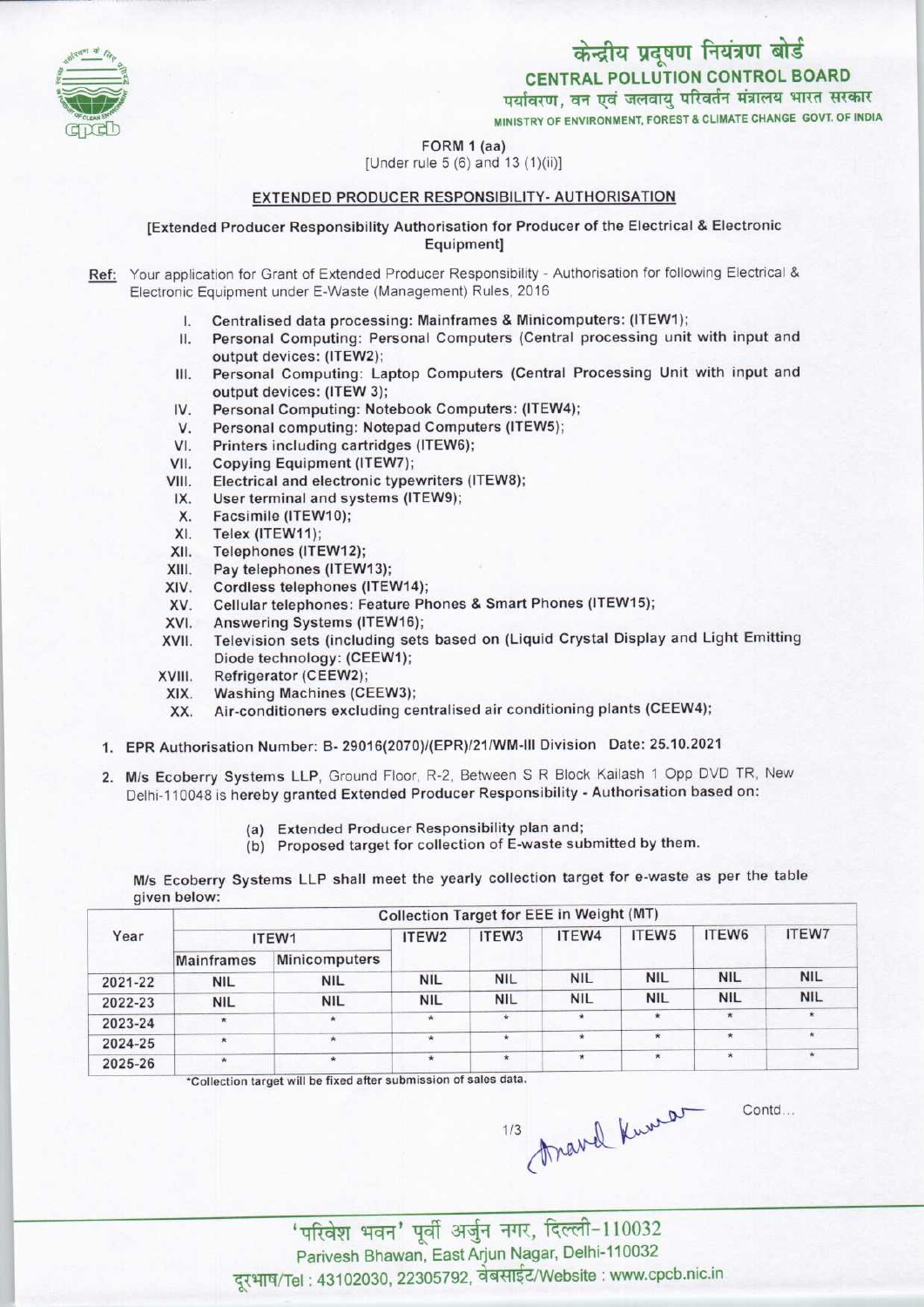

From pre page.

| Year    | $1 - 0$<br><b>Collection Target for EEE in Weight (MT)</b> |            |            |            |            |            |            |                   |                        |  |  |
|---------|------------------------------------------------------------|------------|------------|------------|------------|------------|------------|-------------------|------------------------|--|--|
|         | ITEW8                                                      | ITEW9      | ITEW10     | ITEW11     | ITEW12     | ITEW13     | ITEW14     | ITEW15            |                        |  |  |
|         |                                                            |            |            |            |            |            |            | Feature<br>Phones | Smart<br><b>Phones</b> |  |  |
| 2021-22 | <b>NIL</b>                                                 | <b>NIL</b> | <b>NIL</b> | <b>NIL</b> | <b>NIL</b> | <b>NIL</b> | <b>NIL</b> | <b>NIL</b>        | <b>NIL</b>             |  |  |
| 2022-23 | <b>NIL</b>                                                 | <b>NIL</b> | <b>NIL</b> | <b>NIL</b> | <b>NIL</b> | <b>NIL</b> | <b>NIL</b> | <b>NIL</b>        | <b>NIL</b>             |  |  |
| 2023-24 | $\star$                                                    | $\star$    | $\star$    | $\star$    | $\star$    | $\star$    | $\star$    | $\star$           | $\star$                |  |  |
| 2024-25 | $\star$                                                    | $\star$    | $^{\star}$ | $\star$    | $\star$    | $\star$    | $\star$    | $\star$           | $\star$                |  |  |
| 2025-26 | $\star$                                                    | $\star$    | $\star$    | $\star$    | $\star$    | $\star$    | $\star$    | $\star$           | $\star$                |  |  |

Collection target will be fixed after submission of sales data

| Year    |            | Collection Target for EEE in Weight (MT) |                   |                   |            |  |  |  |
|---------|------------|------------------------------------------|-------------------|-------------------|------------|--|--|--|
|         | ITEW16     | CEEW1                                    | CEEW <sub>2</sub> | CEEW <sub>3</sub> | CEEW4      |  |  |  |
| 2021-22 | <b>NIL</b> | <b>NIL</b>                               | <b>NIL</b>        | <b>NIL</b>        | <b>NIL</b> |  |  |  |
| 2022-23 | <b>NIL</b> | <b>NIL</b>                               | <b>NIL</b>        | <b>NIL</b>        | <b>NIL</b> |  |  |  |
| 2023-24 |            |                                          |                   | $\rightarrow$     | $\star$    |  |  |  |
| 2024-25 |            |                                          | $\star$           |                   | $\ast$     |  |  |  |
| 2025-26 |            |                                          |                   | $\star$           | $\star$    |  |  |  |

'Collection target will be fixed after submission of sales data.

# 3. The Authorisation shall be valid for a period of five (S) years from date of issue with following conditions:

- i. You shall strictly follow the approved Extended Producer Responsibility plan, a copy of which is enclosed herewith as Enclosure-I;
- ii. You shall ensure that collection mechanism or collection Centres are set up or designated as per the details given in the Extended Producer Responsibility plan and that shall be completed before the proposed dates if any in the EPR Plan (list of collection Centres and the toll free numbers for reverse logistics enclosed); Share that conclude the E-waste (Management) Rules, 2016 made there under; the E-waste (Management) Rules, 2016<br>the E-waste (Management Are and the selection Centres and the selections concluded a conclusion and the select
- iii. You shall ensure that all the collected e-waste is channelized to recycler/dismantler M/s E-waste Recyclers India Shed No.15, Roz ka Meo Industrial Area , Nuh, Haryana and records shall be maintained at recycler/dismantler and your end;
- iv. You shall maintain records, in Form-2 of these Rules, of e-waste and make such records available for scrutiny by Central Pollution Control Board;
- v. You shall file annual returns in Form-3 to the Central Pollution Control Board on or before 30th day of June following the financial year to which that returns relates.

# vi. General Terms & Conditions of the Authorisation:

a. The authorisation shall comply with provisions of the Environment (Protection) Act, 1986 and tection) Act, 1986 and<br>Contd...